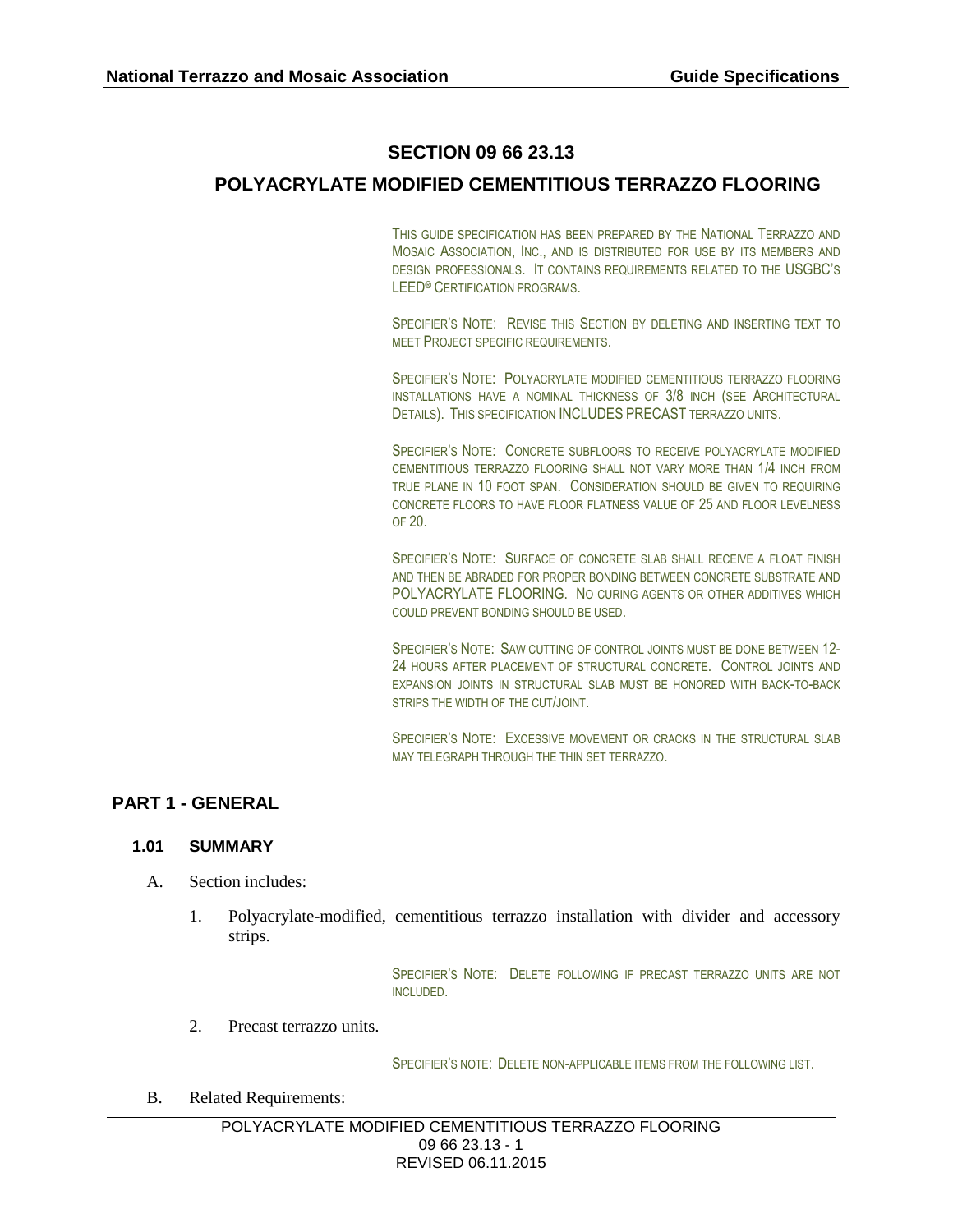- 1. Attach metal stairs including any welding and/or reinforcing, Section <**Insert Section No. Here**>.
- 2. Provide floor drains at portland cement terrazzo flooring, Section <**Insert Section No. Here**>.
- 3. Provide surface hardware at portland cement terrazzo flooring, Section <**Insert Section No. Here**>.
- 4. Set metal base beads or special architectural metal reveals, Section <**Insert Section No. Here**>.
- 5. Concrete subfloor, Section <**Insert Section No. Here**>

## **1.02 DEFINITIONS**

A. NTMA: National Terrazzo and Mosaic Association, Inc.

## **1.03 PREINSTALLATION MEETINGS**

- A. Pre installation Conference: The General Contractor shall conduct a conference at Project site before Terrazzo Contractor begins installation.
	- 1. The General Contractor shall invite Terrazzo Contractor, the Architect, and representatives of the Owner.
	- 2. Review methods and procedures related to terrazzo including, but not limited to, the following:
		- a. Inspect and discuss condition of substrate and other preparatory work performed by other trades.
		- b. Review and finalize construction schedule and verify availability of materials, installer's personnel, equipment and facilities needed to make progress and avoid delays.
		- c. Review terrazzo mixes and patterns.
		- d. Review custom terrazzo mixes, designs and patterns.
		- e. Coordination with the work of other trades.

## **1.04 ACTION SUBMITTALS**

A. Product Data: Terrazzo Contractor shall submit Product Data for each type of product required for installation including:

> SPECIFIER'S NOTE: RETAIN ONLY THOSE ITEMS WHICH APPLY TO PROJECT IN THE FOLLOWING LISTING.

- 1. Strip materials
- 2. Sealer
- 3. Cement
- B. LEED Submittals: Terrazzo Contractor shall submit the following:

SPECIFIER'S NOTE: RETAIN ONLY THOSE SUBMITTALS WHICH APPLY TO PROJECT IN THE FOLLOWING LISTING.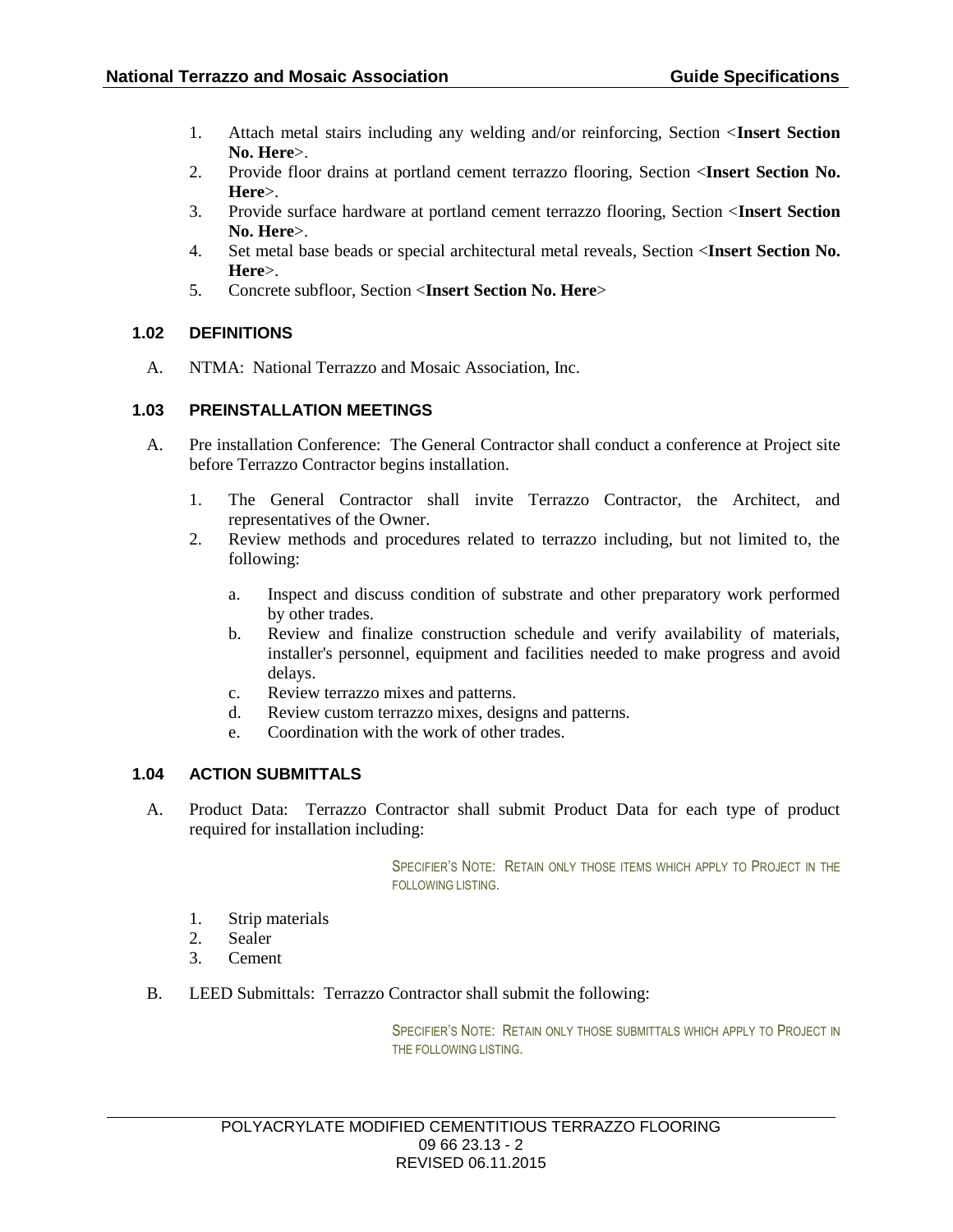- 1. Product Data for Credit MR 4: For products having recycled content, submit documentation indicating percentages by weight of postconsumer and preconsumer recycled content.
	- a. Include statement indicating cost for each product having recycled content.
- 2. Product Certificates for Credit MR 5: For products and materials required to comply with requirements for regional materials, submit documentation indicating location and distance from Project of material manufacturer and point of extraction, harvest, or recovery for each raw material.
	- a. Include statement indicating cost for each regional material and the fraction by weight that is considered regional.

SPECIFIER'S NOTE: "PRODUCT DATA FOR CREDIT IEQ 4.1" SUBPARAGRAPH BELOW APPLIES TO LEED-NC, LEED-CI, AND LEED-CS; COORDINATE WITH REQUIREMENTS FOR ADHESIVES.

3. Product Data for Credit IEQ 4.1: For adhesives, submit documentation including printed statement of VOC content.

> SPECIFIER'S NOTE: "PRODUCT DATA FOR CREDIT IEQ 4.3" SUBPARAGRAPH BELOW APPLIES TO LEED-NC, LEED-CI, AND LEED-CS; COORDINATE WITH REQUIREMENTS FOR SEALERS.

4. Product Data for Credit IEQ 4.3: For sealers, submit documentation including printed statement of VOC content.

> SPECIFIER'S NOTE: "LABORATORY TEST REPORTS FOR CREDIT IEQ 4" SUBPARAGRAPH BELOW APPLIES TO LEED FOR SCHOOLS.

5. Laboratory Test Reports for Credit IEQ 4: For flooring system including adhesives and sealers, submit documentation indicating that products comply with the testing and product requirements of the California Department of Health Services' "Standard Practice for the Testing of Volatile Organic Emissions from Various Sources Using Small-Scale Environmental Chambers."

> SPECIFIER'S NOTE: SHOP DRAWINGS MAY NOT BE REQUIRED FOR SMALL AREAS OR SIMPLE DESIGNS. DELETE FOLLOWING PARAGRAPH IF SHOP DRAWINGS ARE NOT REQUIRED.

C. Shop Drawings: Terrazzo Contractor shall prepare and submit Shop Drawings that include plans, elevations, sections, component details, and attachments to other work. Include terrazzo installation requirements. Show layout of the following:

> SPECIFIER'S NOTE: RETAIN ONLY THOSE ITEMS WHICH APPLY TO PROJECT IN THE FOLLOWING LISTING.

- 1. Divider strips.
- 2. Expansion joint strips.
- 3. Accessory strips.
- 4. Abrasive strips.
- 5. Stair treads, risers and landings.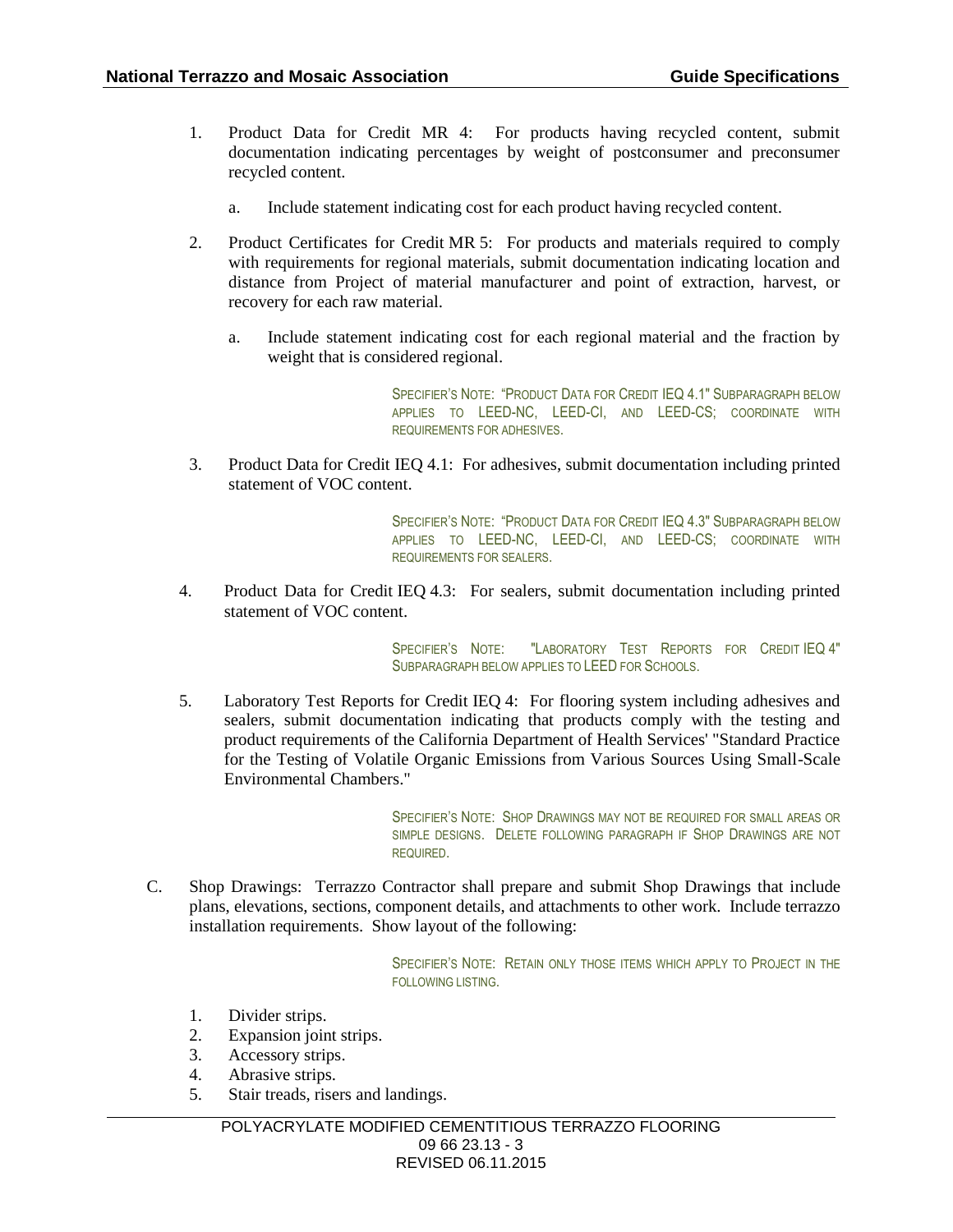6. Terrazzo patterns.

## 7. <**Insert requirements**>

SPECIFIER'S NOTE: KEEP PARAGRAPH BELOW FOR RELATIVELY SMALL AND SIMPLE PROJECTS WHERE TERRAZZO COLORS AND PATTERNS HAVE ALREADY BEEN SELECTED. DELETE PARAGRAPH IF KEEPING "SAMPLES FOR INITIAL SELECTION" OR "SAMPLES FOR VERIFICATION" PARAGRAPHS BELOW.

- D. Samples:
	- 1. Terrazzo Contractor shall prepare and submit a maximum of three samples, sizes [**6 by 6 inches**] [**12 by 12 inches**] for each color and type of terrazzo specified.

SPECIFIER'S NOTE: DELETE FOLLOWING PARAGRAPH IF PRECAST TERRAZZO IS NOT USED.

2. Terrazzo Contractor shall submit three samples, sizes **[6 by 6 inches] [12 by 12 inches]** for each color and type of precast terrazzo specified.

> SPECIFIER'S NOTE: KEEP PARAGRAPH BELOW FOR PROJECTS WHERE TERRAZZO COLORS WILL BE SELECTED DURING CONSTRUCTION FROM NTMA "COLOR PALETTE BROCHURE." DELETE PARAGRAPH WHERE TERRAZZO COLORS HAVE BEEN SELECTED AND ARE INDICATED ON THE DRAWINGS AND SPECIFICATIONS.

E. Samples for Initial Selection: Terrazzo Contractor shall submit NTMA "Color Palette Brochure" showing full range of colors and patterns available for each terrazzo type.

> SPECIFIER'S NOTE: KEEP PARAGRAPH BELOW FOR LARGER AND MORE COMPLEX PROJECT. DELETE PARAGRAPH WHERE TERRAZZO COLORS HAVE BEEN SELECTED AND ARE INDICATED ON THE DRAWINGS AND SPECIFICATIONS.

- F. Samples for Verification: Terrazzo Contractor shall prepare and submit samples for each type, material, color, and pattern of terrazzo and accessory required showing the full range of color, texture, and pattern variations expected.
	- 1. Terrazzo: [**6 by 6 inch**] [**12 by 12 inch**] samples
	- 2. Accessories: 6 inch long Samples of each type and kind of exposed strip item required

SPECIFIER'S NOTE: DELETE FOLLOWING PARAGRAPH IF PRECAST TERRAZZO IS NOT USED.

3. Precast Terrazzo Units: Samples, sizes **[6 by 6 inches] [12 by 12 inches]** for each color and type of precast terrazzo specified.

## **1.05 INFORMATIONAL SUBMITTALS**

- A. Qualification Data: Terrazzo Contractor shall submit two copies of qualification data for Installer.
	- 1. Include list of projects indicating name and location of Project, name of Owner, name and contact information for General Contractor, and name and contact information for Architect.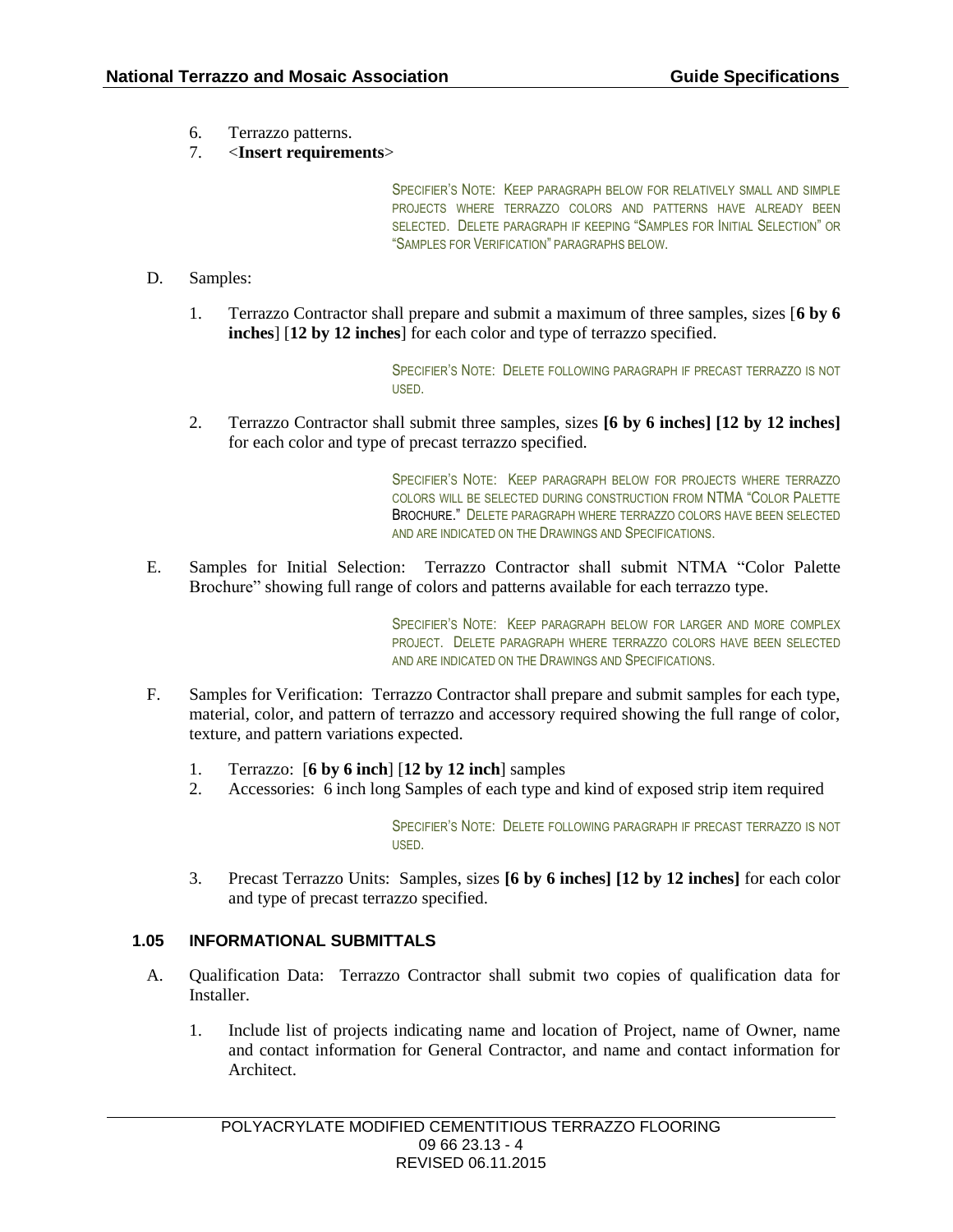- 2. Include letter from NTMA with the name of the Project and name of member, stating current member status.
- B. Material Certificates: For each type of aggregate required indicating compatibility with terrazzo mix, signed by Terrazzo Contractor.

## **1.06 CLOSEOUT SUBMITTALS**

A. Maintenance Literature: Terrazzo Contractor shall submit two copies of NTMA maintenance recommendations.

## **1.07 QUALITY ASSURANCE**

- A. Acceptable Suppliers: A firm experienced in manufacturing products in accordance with NTMA standards and with a record of successful in-service performance, as well as sufficient production capacity to produce required materials.
- B. Acceptable Terrazzo Contractor: A Contractor Member of NTMA whose work has resulted in construction with a record of successful in-service performance.
	- 1. Installer shall have completed terrazzo installations within the past 5 years of scale and complexity similar to the proposed installation.
- C. Source Limitations for Aggregates: Terrazzo Contractor shall obtain each color, grade, type and variety of granular materials from sources with resources to provide materials of consistent quality in appearance and physical properties.

SPECIFIER'S NOTE: SIZE OF MOCKUP SHOULD BE DEPENDENT TO NUMBER OF COLORS AND PATTERNS. USUALLY A MOCKUP OF 50 TO 100 SQ. FT. SHOULD BE SUFFICIENT. DETAIL MOCKUP DESIRED ON DRAWINGS. KEEP REQUIREMENTS FOR MOCKUP FOR LARGER AND MORE COMPLEX PROJECTS.

- D. Mockups: Terrazzo Contractor shall construct mockup if required in bid or scope of work documents to verify selections made under Sample submittals and to demonstrate aesthetic effects and set quality standards for materials and execution.
	- 1. Build mockup as indicated on Drawings.
	- 2. Approved mockups may become part of the completed Work if undisturbed at time of Substantial Completion.

## **1.08 DELIVERY, STORAGE AND HANDLING**

- A. Materials shall be delivered to Project site in supplier's original wrappings and containers, labeled with source or manufacturer's name, material or product brand name, and lot number if any.
- B. Materials shall be stored in their original, undamaged packages and containers.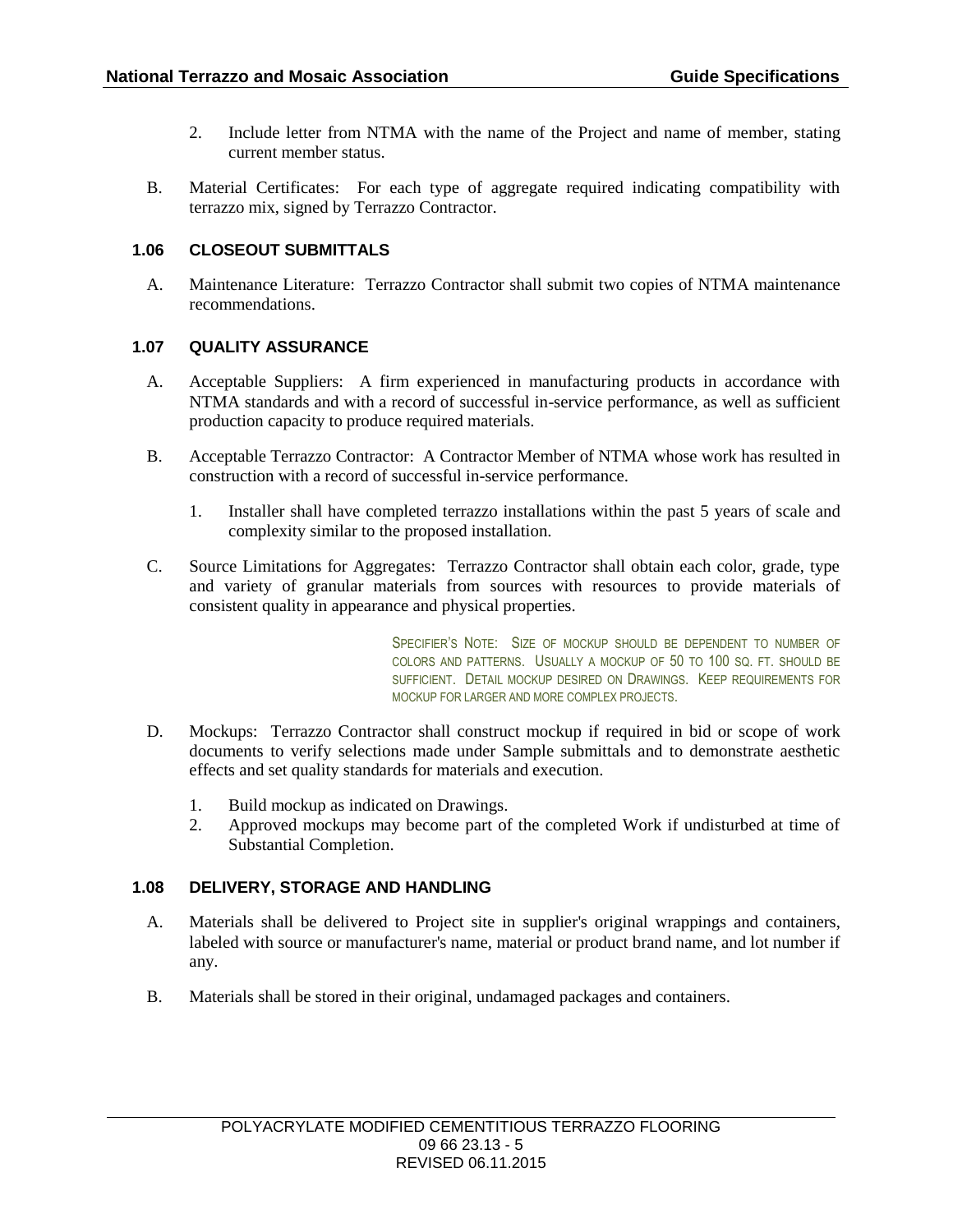## **1.09 PROJECT CONDITIONS**

- A. General Contractor shall provide sufficient water, temporary heat and light, and adequate electric power with suitable outlets connected and distributed for use within 100 feet of any working space.
- B. General Contractor shall provide temporary enclosures and other suitable methods to protect adjacent spaces from damage during installation.
	- 1. Maintain ambient temperatures in the area to receive terrazzo at not less than 50 deg. F.
	- 2. Maintain adequate ventilation in the area to receive terrazzo.
- C. Terrazzo Contractor shall protect other adjacent work from water and dust generated by grinding operations.

## **1.10 GUARANTEE**

A. One year from date of completion of terrazzo installation.

## **PART 2 - PRODUCTS**

## **2.01 PERFORMANCE REQUIREMENTS**

- A. Recycled Content of Portland Cement Terrazzo Flooring Materials: Provide **[portland cement] [and]** [**aggregates]** with a postconsumer recycled content plus one-half of preconsumer recycled content not less than <**Insert number**> percent.
- B. Regional Materials: Provide **[portland cement]** [**marble chips**] **[aggregate] [and] [sand]** that has been extracted, harvested, or recovered, as well as manufactured within 500 miles of Project site.

SPECIFIER'S NOTE: RETAIN "LOW-EMITTING MATERIALS" PARAGRAPH BELOW IF REQUIRED FOR LEED FOR SCHOOLS CREDIT IEQ 4.

- C. Low-Emitting Materials: Flooring system shall comply with the testing and product requirements of the California Department of Health Services' "Standard Practice for the Testing of Volatile Organic Emissions from Various Sources Using Small-Scale Environmental Chambers."
- D. Polyacrylate Terrazzo Installation: The Terrazzo Contractor shall provide polyacrylate terrazzo installation that complies with the following:
	- 1. Nominal Weight: 3.0 pounds per square foot in a thickness of 1/4 inch or 4.5 pounds for 3/8 inch thickness
	- 2. Indentation: Initial indentation of the Polyacrylate terrazzo shall be less than 7 percent and more than 1 percent when tested in accordance with MIL-D-3134F. Section 4.7.4.

SPECIFIER'S NOTE: 16 FT LBS IN FOLLOWING PARAGRAPH IS FOUNALENT TO DROPPING A 2 POUND STEEL BALL FROM A HEIGHT OF EIGHT FEET.)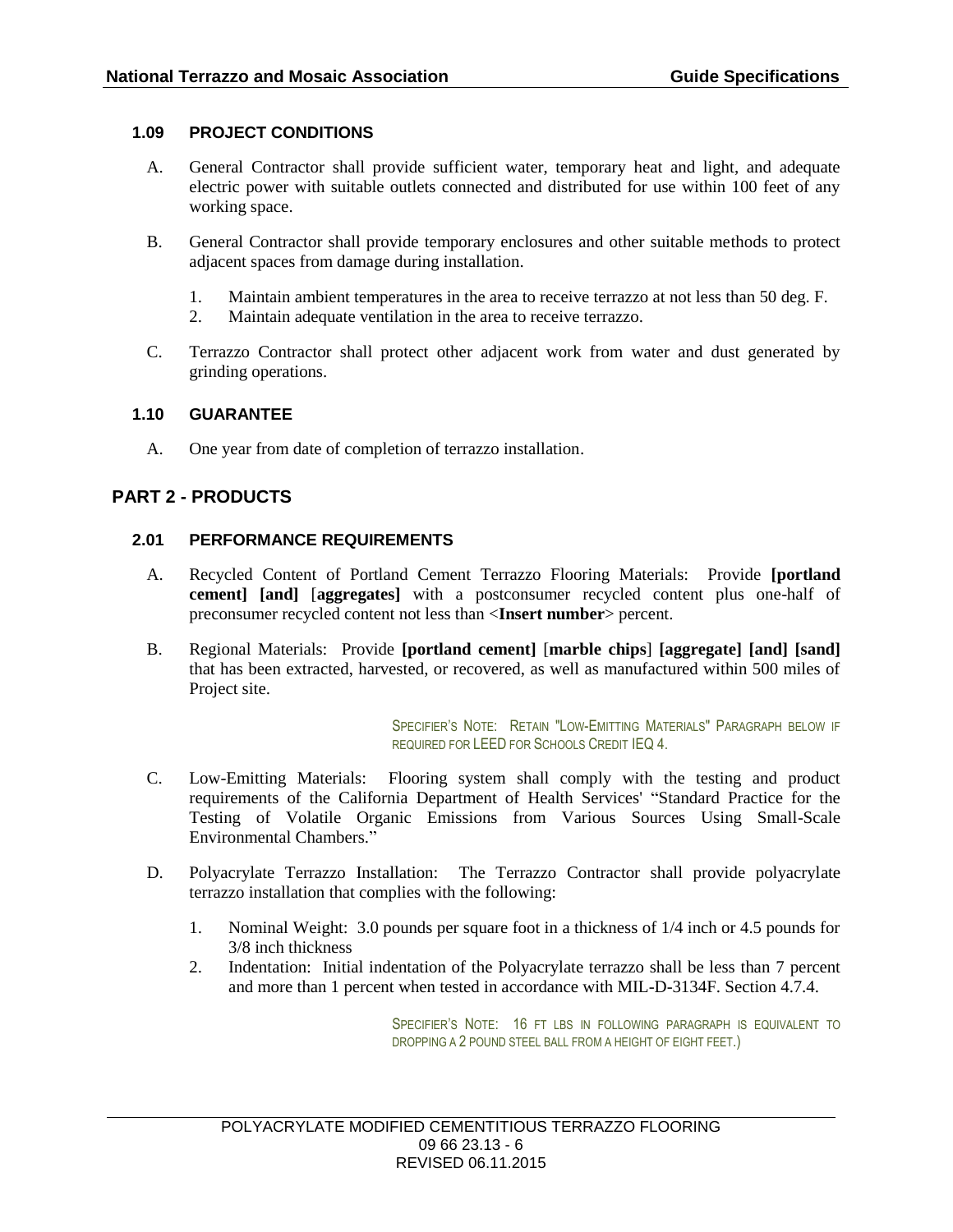- 3. Resistance to Impact: Installed polyacrylate terrazzo flooring, bonded securely to concrete, shall show no visible signs of chipping, cracking, or loss of bond when tested with 16 ft/lbs.
- 4. Resistance to Elevated Temperature: Installed polyacrylate terrazzo flooring, bonded securely to concrete, shall not flow or slip in any part more than 1/16 inch or soften when tested in accordance with MIL-D-3134, Section 4.7.5.
- 5. Bond Strength: Polyacrylate terrazzo flooring, installed over damp, cured concrete and aged 28 days, shall have a minimum bond strength of 300 psi with failure in the concrete when tested according to ACI Committee No. 403
- 6. Moisture Absorption: Installed polyacrylate terrazzo flooring shall not absorb more than 5 percent moisture based on its weight at normal atmospheric conditions when tested in accordance with MIL-D-3134F, Section 4.7.8.
- 7. Resistance to Wear: Installed polyacrylate terrazzo flooring shall show wear not to exceed 0.150 inch when tested in accordance with MIL-D-3134F, Section 4.7.10.
- 8. Tensile Strength: Installed polyacrylate terrazzo flooring shall have a minimum tensile strength of 700 psi after aging 28 days when tested in accordance with ASTM C 190.
- 9. Flexural Strength: Installed polyacrylate terrazzo flooring shall have a minimum flexural strength of 2000 psi when tested according to ASTM C 348.
- 10. Thermal Coefficient of Expansion of Matrix Material: Not greater than 10 by 10-6 when tested according to ASTM C 157.
- E. Odor, Fire and Toxicity Hazards: Polyacrylate terrazzo materials, both before and after setting, shall not constitute an undue fire hazard, nor shall fumes from volatile substances contained in the material be more toxic than those resulting from the use of ordinary latex paint and free from objectionable odors under ordinary service conditions.
	- 1. Flammability: Matrix material shall not support combustion when tested according to ASTM D 635.

## **2.02 MATERIALS**

SPECIFIER'S NOTE: SELECT WHITE OR GRAY CEMENT. BOTH WHITE AND GRAY PORTLAND CEMENT MAY NOT BE UNIFORM IN COLOR AND MAY PRODUCE A VARIATION OF SHADE IN THE MATRIX.

- A. Portland Cement: ASTM C 150, Type 1, [**white**][**gray**].
- B. Polyacrylate Binder: Formulated to meet physical properties of MIL-D-3134F.

SPECIFIER'S NOTE: SELECT TYPES OF AGGREGATES TO BE INCLUDED IN TERRAZZO MIX.

- C. Aggregates: [**Marble,**] [**glass,**] [**synthetic ships,**] [**and**] [**metal**].
	- 1. Comply with NTMA gradation standards.
	- 2. Abrasion and Impact Resistance: Loss of 40 percent or less when tested according to ASTM C 131 (LA Abrasion).
	- 3. Aggregates shall contain no deleterious or foreign matter.

SPECIFIER'S NOTE: OTHER DECORATIVE MATERIALS THAT DO NOT COMPLY WITH REQUIREMENTS SPECIFIED ABOVE MAY BE USED AFTER CONSULTING WITH THE TERRAZZO CONTRACTOR FOR SPECIFIC USAGE GUIDELINES AND RECOMMENDATIONS.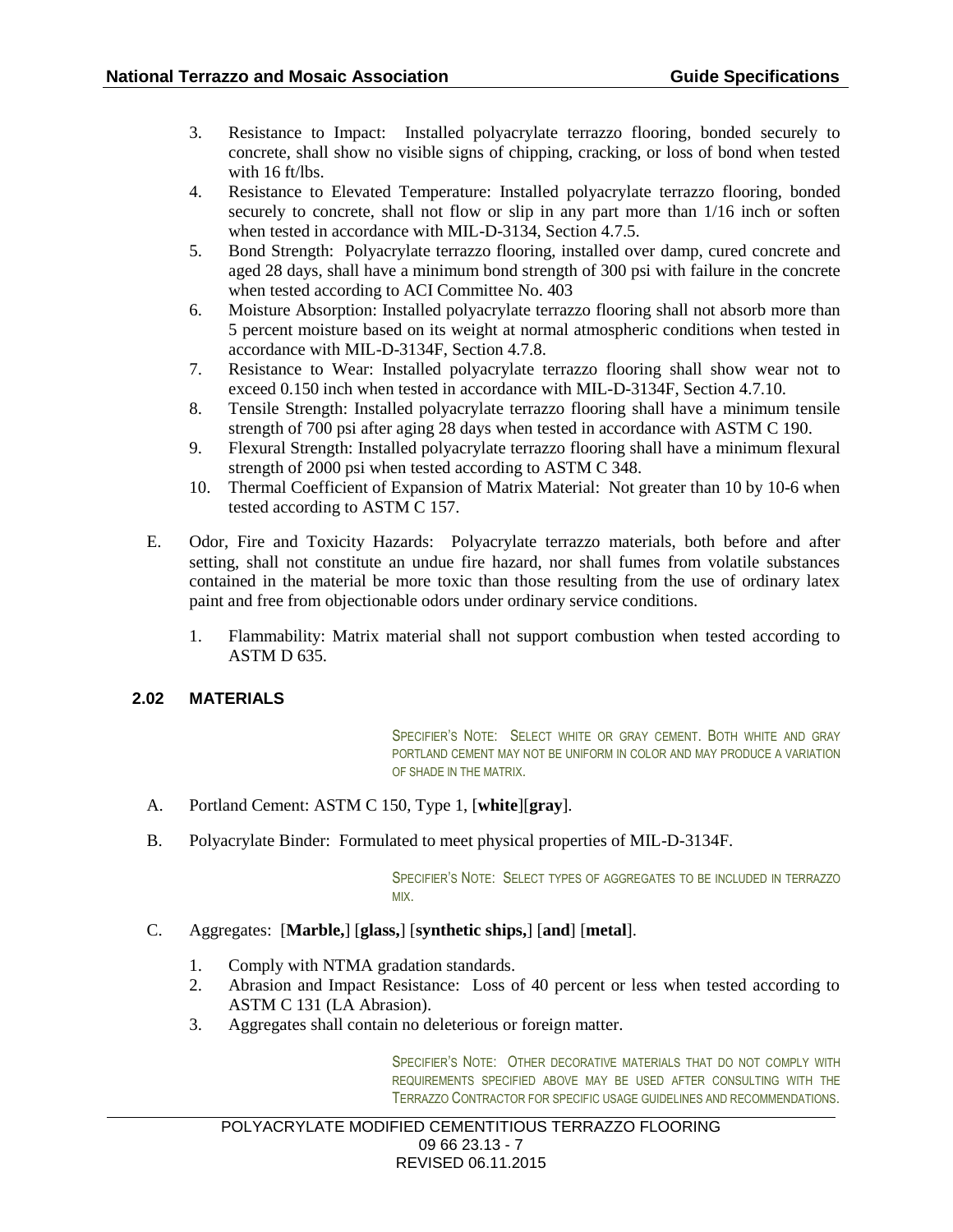- D. Divider Strips:
	- 1. Material: [**White alloy of zinc**][**Brass**].
	- 2. Strip Thickness: 16 gauge.
	- 3. Type: "L" strip: 3/8 inch by 1/2 inch.

SPECIFIER'S NOTE: DELETE FOLLOWING SUBPARAGRAPH IF HEAVY TOP DIVIDER STRIPS ARE NOT USED

4. Heavy Top Thickness: [**1/8 inch**] [**1/4 inch**].

SPECIFIER'S NOTE: DELETE FOLLOWING IF ABRASIVE STRIPS ARE NOT INCLUDED.

- E. Abrasive Strips: [**Three-line**] [**Two-line**] [**One-line**] [**Abrasive nosing strip and two-line**] <**Insert requirements**> abrasive inserts at nosing. Silicon carbide or aluminum oxide, or combination of both, in epoxy resin binder and set in channel
	- 1. Width: 1/2 inch
	- 2. Depth: As required by terrazzo thickness
	- 3. Length: **[4 inches less than stair width]** [**As indicated**] <**Insert dimension**>.
	- 4. Color: [**Black**] [**Darker than terrazzo, as selected by Architect**] <**Insert requirements**>
- F. Colorants: Alkali resistant color stable pigments

SPECIFIER'S NOTE: NOTE: REFER TO NTMA INFORMATION GUIDE FOR FURTHER **INFORMATION** 

SPECIFIER'S NOTE: RETAIN THE FOLLOWING ONLY FOR POURED-IN-PLACED INSTALLATIONS OVER STEEL STAIRS.

G. Steel Wire Lath: ASTM A 185, galvanized welded wire mesh, 2 by 2 by 16 ga.

SPECIFIER'S NOTE: CURING MAY NOT BE NECESSARY UNDER VERY HUMID CONDITIONS.

- H. Curing Materials: Water or polyethylene sheeting
- I. Bonding Agent: As recommended by polyacrylate resin supplier.

SPECIFIER'S NOTE: DELETE FOLLOWING PARAGRAPH IF PRECAST TERRAZZO UNITS ARE NOT REQUIRED..

## **2.03 PRECAST TERRAZZO**

- A. Precast Terrazzo Base: Minimum 3/4-inch-thick, reinforced, portland cement terrazzo units cast in maximum lengths possible, but not less than 36 inches. Comply with manufacturer's written recommendations for fabricating precast terrazzo base units in sizes and profiles indicated.
	- 1. Type: [**As indicated**] [**Coved with minimum 3/4-inch radius**] [**Straight**] [**Splayed**] <**Insert requirements**>.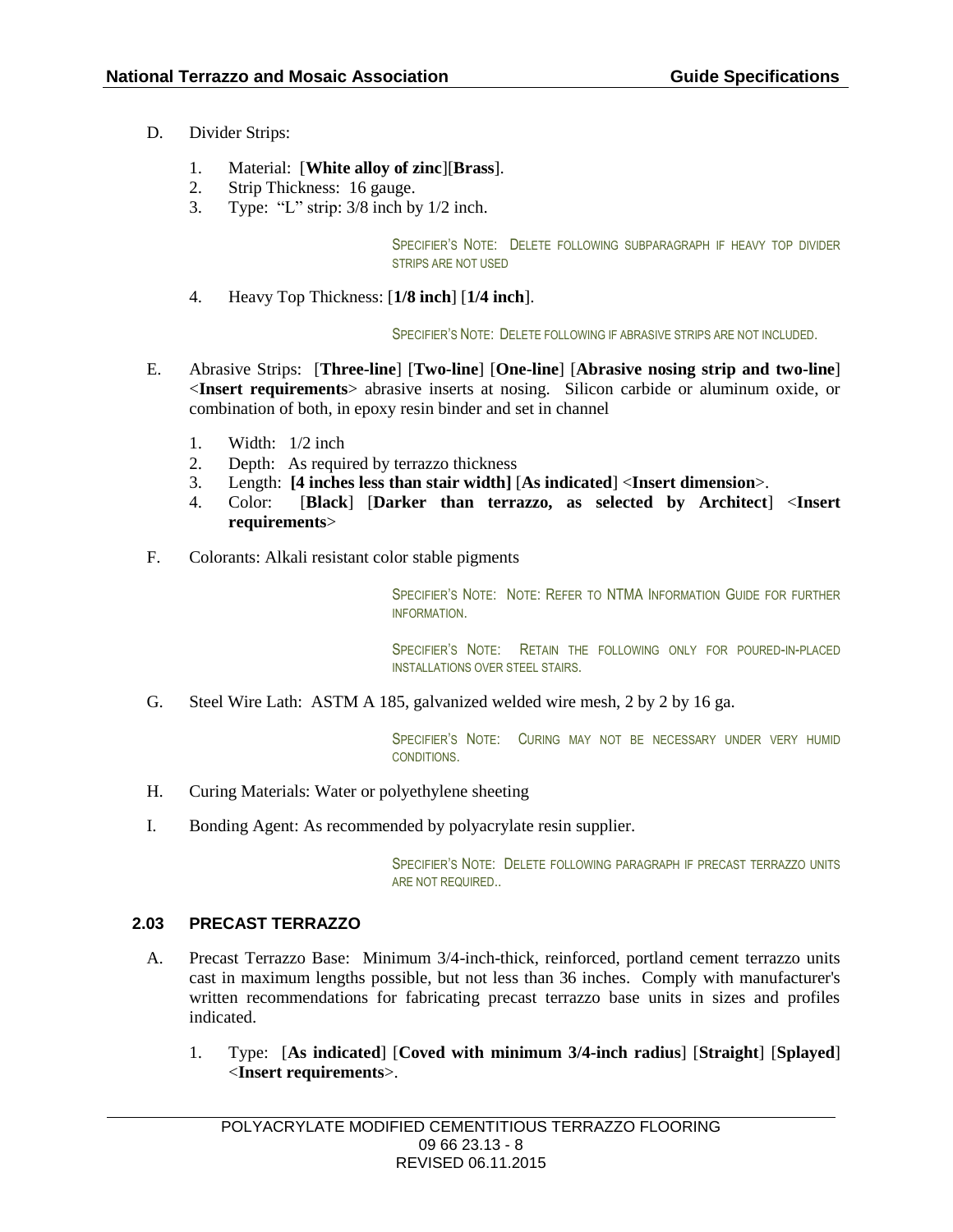SPECIFIER'S NOTE: RETAIN FIRST OPTION IN "TOP EDGE" SUBPARAGRAPH BELOW IF TOP EDGE IS CONCEALED.

- 2. Top Edge: [**Straight, unfinished**] [**Beveled with polished top surface**] [**Radius edge with polished top surface**] <**Insert requirements**>.
- 3. Outside Corner Units: With finished returned edges or mitered at outside corner.
- 4. Color, Pattern, and Finish: [**As selected by Architect from full range of industry colors**] [**Match Architect's sample**] [**Match adjacent poured-in-place terrazzo flooring border**] [**Match adjacent poured-in-place terrazzo flooring field**] [**As indicated**]<**Insert requirements**>.

SPECIFIER'S NOTE: RETAIN "PRECAST TERRAZZO UNITS" PARAGRAPH BELOW FOR PRECAST TERRAZZO STAIR TREADS, RISERS, OR LANDINGS. FOLLOWING ASSUMES THAT PRECAST UNITS ARE FULLY SUPPORTED. DETAIL PROFILE, ANCHORAGE, AND OTHER REQUIREMENTS ON DRAWINGS OR INSERT BELOW. COPY AND RE-EDIT IF MORE THAN ONE TYPE IS REQUIRED; INSERT A UNIQUE DESIGNATION FOR EACH TYPE AND INDICATE LOCATIONS ON DRAWINGS. PRECAST TERRAZZO STAR UNITS ARE RECOMMENDED FOR INSTALLATION OVER CONCRETE, STEEL PLATE, OR STEEL PAN STAIRS.

- B. Precast Terrazzo Stair Units: Minimum [**2-inch-**] <**Insert dimension**> thick, reinforced, portland cement terrazzo stair units. Comply with manufacturer's written recommendations for fabricating precast terrazzo units in sizes and profiles indicated. Reinforce units as required by unit sizes, profiles, and thicknesses and as recommended by manufacturer. Finish exposed-to-view edges and reveals to match face finish. Ease exposed edges to 1/8-inch radius.
	- 1. Provide the following types of precast stair units:
		- a. Stair treads.
		- b. Stair risers.
		- c. Stair landings.
		- d. <**Insert item**>.

SPECIFIER'S NOTE: COORDINATE "COLOR, PATTERN, AND FINISH" SUBPARAGRAPH BELOW WITH ANY PRECAST UNITS IN LIST ABOVE. RE-EDIT IF TREADS, RISERS, OR LANDING UNITS ARE DIFFERENT.

2. Color, Pattern, and Finish: [**As selected by Architect from full range of industry colors**] [**Match Architect's sample**] [**Match adjacent poured-in-place terrazzo flooring border**] [**Match adjacent poured-in-place terrazzo flooring field**] [**As indicated**]<**Insert requirements**>.

> SPECIFIER'S NOTE: KEEP ONE OF THE FOLLOWING TYPES OF SETTING MATERIALS FOR INSTALLING PRECAST TERRAZZO OR KEEP BOTH IF SETTING MATERIAL IS TERRAZZO CONTRACTOR'S OPTION.

> SPECIFIER'S NOTE: EPOXY IS RECOMMENDED FOR INSTALLATION OVER STEEL SUBSTRATES BUT CAN BE USED WITH OTHER SUBSTRATES. THIN SET MORTAR IS NOT RECOMMENDED FOR METAL SUBSTRATES,

C. Setting Materials for Precast Terrazzo: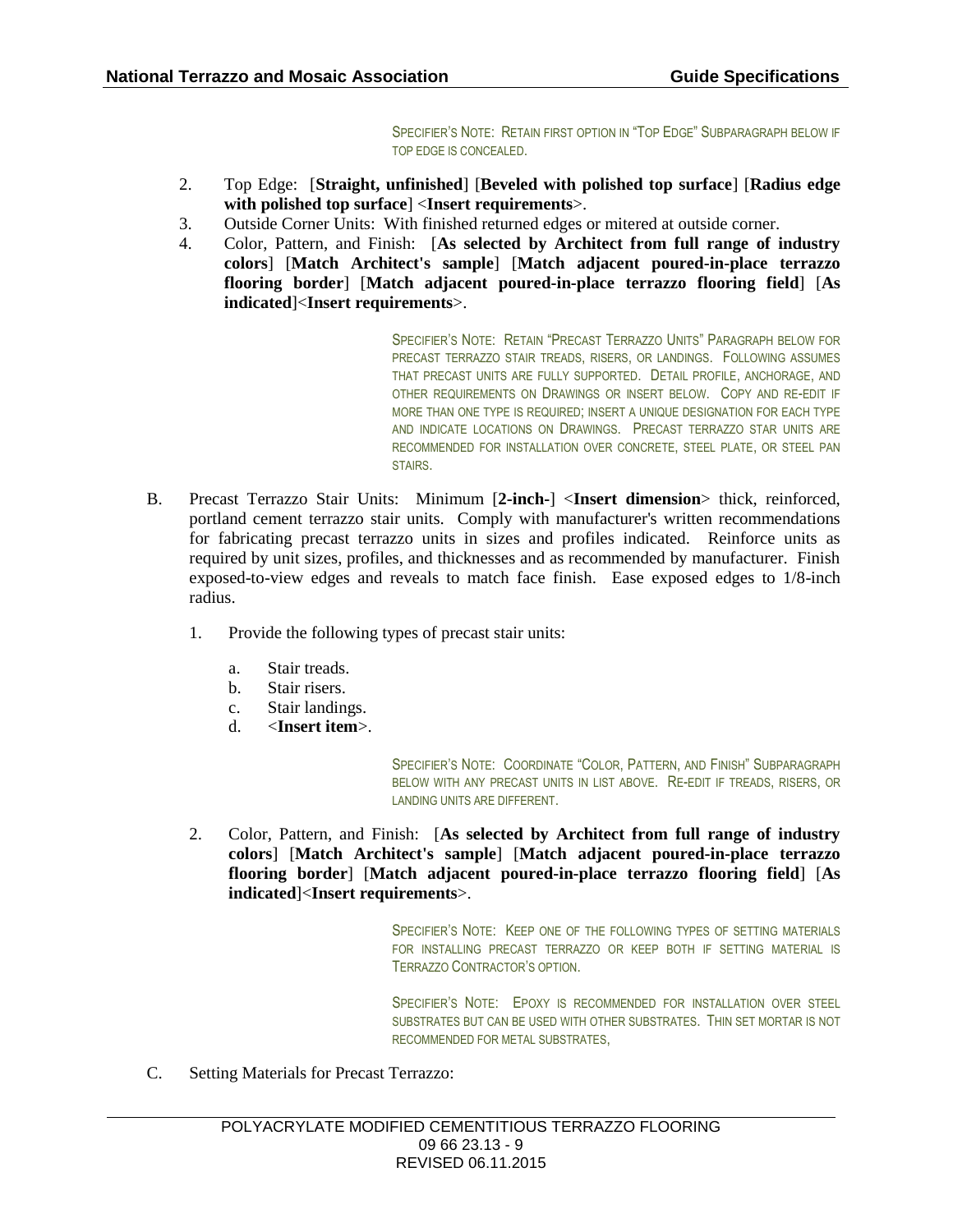1. Latex-Portland Cement Mortar (Thin Set): ANSI A118.4.

SPECIFIER'S NOTE: EPOXY IS RECOMMENDED FOR INSTALLATION OVER STEEL SUBSTRATES BUT CAN BE USED WITH OTHER SUBSTRATES. THIN SET LATEX-PORTLAND CEMENT MORTAR IS NOT RECOMMENDED FOR METAL SUBSTRATES.

2. Epoxy Adhesive: Two component, compatible with terrazzo units and substrate[**.**][**, with a VOC content of 65 g/L or less when calculated according to 40 CFR 59, Subpart D (EPA Method 24).**][**, that complies with the testing and product requirements of the California Department of Health Services' "Standard Practice for the Testing of Volatile Organic Emissions from Various Sources Using Small-Scale Environmental Chambers."**]

## **2.04 MISCELLANEOUS ACCESSORIES**

- A. Sealer: Terrazzo Contractor shall provide a non-ambering, clear sealer that is chemically neutral; does not impair terrazzo aesthetics or physical properties; is recommended by terrazzo matrix manufacturer. Sealers shall comply with the following:
	- 1. Comply with requirements of authorities having jurisdiction.
	- 2. Comply with D ASTM 2047.

SPECIFIER'S NOTE: RETAIN ONLY ONE OPTION IN THE FOLLOWING PARAGRAPH.

3. Water Based Sealer Properties: With pH factor between 7 and 10.

SPECIFIER'S NOTE: RETAIN ONLY PARAGRAPH ABOVE TO RESTRICT SEALERS TO THOSE THAT ARE WATER BASED. RETAIN PARAGRAPH BELOW IF SOLVENT BASED SEALERS ARE PERMITTED.

4. Solvent Based Sealer Properties: Flashpoint at 80 deg. F according to ASTM D 56.

SPECIFIER'S NOTE: RETAIN PARAGRAPH BELOW IF REQUIRED FOR LEED-NC, LEED-CI, OR LEED-CS CREDIT IEQ 4.3.

5. Sealers shall have a VOC content of 200  $g/L$  or less when calculated according to 40 CFR 59, Subpart D (EPA Method 24).

## **2.05 MIXES**

A. Terrazzo Selection: Terrazzo Contractor shall provide standard terrazzo mix(es) according to the following:

> SPECIFIER'S NOTE: USUALLY KEEP ONLY ONE OF THE FOLLOWING SUBPARAGRAPHS FOR SPECIFYING TERRAZZO MIX COLOR

> SPECIFIER'S NOTE: RETAIN FOLLOWING IF SPECIFYING A COLOR FROM A NTMA PLATE NO.

1. NTMA Plate No. <**Insert standard terrazzo plate no.**>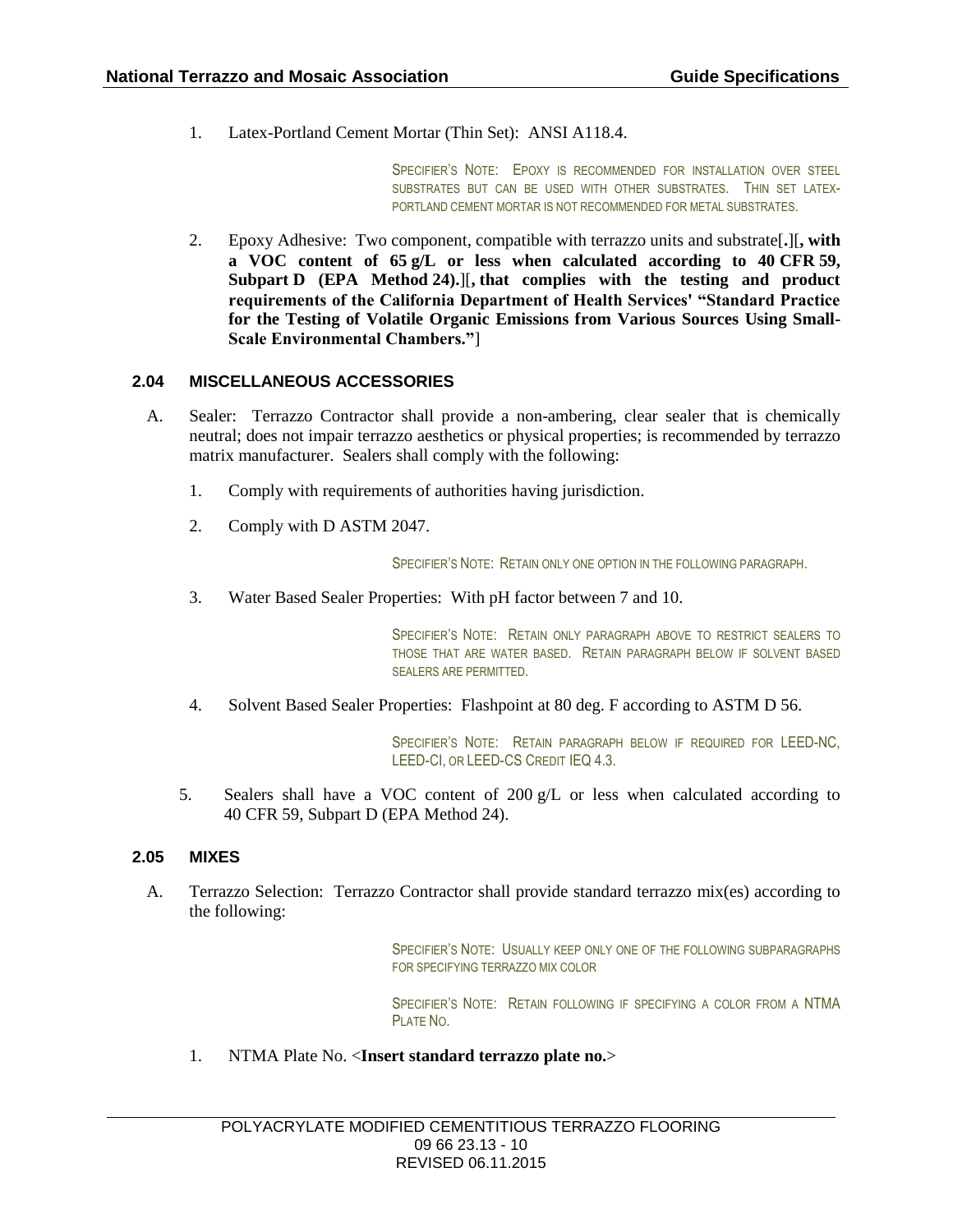SPECIFIER'S NOTE: RETAIN FOLLOWING IF COLOR WILL BE CHOSEN FROM A NTMA PLATE NO. AFTER CONTRACT IS AWARDED.

2. Mix Color: [**As selected by Architect from NTMA standard-terrazzo plates**] <**Insert NTMA color plate designation**>

> SPECIFIER'S NOTE: RETAIN FOLLOWING IF A CUSTOM COLOR HAS BEEN CHOSEN AND A MIX WILL BE SPECIFIED. MODIFY AS REQUIRED FOR DESIRED MIX. PERCENTAGES MUST ADD UP TO 100 PERCENT. COPY IF ADDITIONAL MIX REQUIREMENTS ARE NEEDED. DO NOT KEEP THE FOLLOWING IF CHOOSING FROM NTMA'S STANDARD TERRAZZO PLATES.

- 3. Custom Mix Color and Pattern:
	- a. Color No. 1:
		- 1) Cement Color: [**White**][**Gray**]
		- 2) Chips: [**No. 1**][**No. 2**] <**insert grade of chip>**<**insert percentage**> percent
		- 3) Chips: [**No. 1**][**No. 2**] <**insert grade of chip>**<**insert percentage**> percent
		- 4) Chips: [**No. 1**][**No. 2**] <**insert grade of chip>**<**insert percentage**> percent
	- b. Color No. 2:
		- 1) Cement Color: [**White**][**Gray**]
		- 2) Chips: [**No. 1**][**No. 2**] <**insert grade of chip>**<**insert percentage**> percent
		- 3) Chips: [**No. 1**][**No. 2**] <**insert grade of chip>**<**insert percentage**> percent
		- 4) Chips: [**No. 1**][**No. 2**] <**insert grade of chip>**<**insert percentage**> percent
	- c. Color for Base:
		- 1) Cement Color: [**White**][**Gray**].
		- 2) Chips: [**No. 1**] <**insert grade of chip**> <**insert percentage**> percent
		- 3) Chips: [**No. 1**] <**insert grade of chip**> <**insert percentage**> percent
		- 4) Chips: [**No. 1**] <**insert grade of chip**> <**insert percentage**> percent

SPECIFIER'S NOTE: RETAIN FOLLOWING IF A CUSTOM COLOR HAS BEEN CHOSEN AND MATCHING AN APPROVED SAMPLE WILL BE REQUIRED OR IF TERRAZZO IS REQUIRED TO MATCH AN EXISTING INSTALLATION.

- 4. Custom Mix Color and Pattern: [**Match Architect's sample**] [**Match existing**]
- B. Proportions for Polyacrylate Terrazzo Topping: Comply with resin supplier's recommendations.
- C. Mixing of Terrazzo Topping: Charge and mix portland cement, aggregates, and polyacrylate resin in accordance with manufacturer's recommendations.

## **PART 3 - EXECUTION**

## **3.01 EXAMINATION**

A. The General Contractor and Architect shall examine substrates and areas, with Terrazzo Contractor present, for compliance with requirements for installation tolerances and other conditions affecting performance of the work.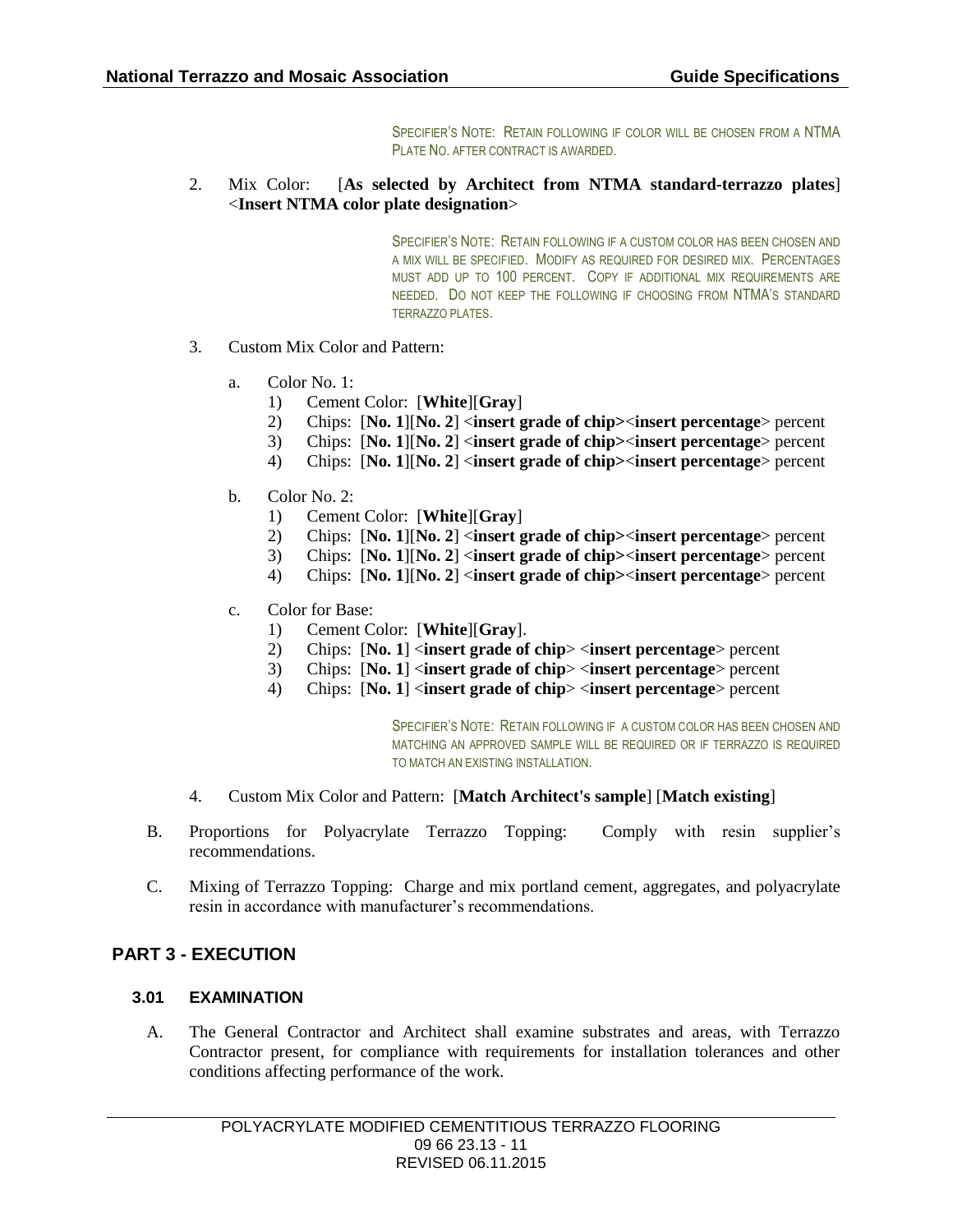1. Verify that concrete surfaces to receive bonded terrazzo flooring are sound, free of laitance, glaze, efflorescence, curing compounds, form-release agents, dust, dirt, grease, oil and other contaminants incompatible with terrazzo flooring materials.

> SPECIFIER'S NOTE: POLYACRYLATE TERRAZZO IS NOT INTENDED TO LEVEL SUBSTRATE AND WILL ONLY FOLLOW THE CONTOUR OF THE CONCRETE SLAB. SUBFLOOR SHALL NOT VARY MORE THAN 1/4 INCH FROM TRUE PLANE IN 10 FEET.

- 2. The General Contractor shall be responsible for correcting non-conforming concrete substrates using materials compatible with polyacrylate terrazzo flooring system and as approved by the Terrazzo Contractor.
- B. Terrazzo Contractor shall proceed with installation only after unsatisfactory conditions, including levelness tolerances, have been corrected.

## **3.02 PREPARATION**

- A. General Contractor shall broom clean area to receive terrazzo to remove loose chips and all foreign matter.
- B. Terrazzo Contractor shall mechanically abrade concrete surface

## **3.03 POURED-IN-PLACE TERRAZZO INSTALLATION**

- A. Strip Materials: Terrazzo Contractor shall install strip materials as follows:
	- 1. Divider and Control-Joint Strips:
		- a. Locate divider strips in locations indicated.
		- b. Install control joint strips back to back in locations indicated.
		- c. Install strips in adhesive setting bed without voids below strips

SPECIFIER'S NOTE: RETAIN "ACCESSORY STRIPS" SUBPARAGRAPH BELOW FOR ACCESSORY STRIPS.

- 2. Accessory Strips: Install as required to provide a complete installation.
- B. Placing Terrazzo:
	- 1. Place terrazzo mixture in panels formed by divider strips and trowel mixture to top of strips.
	- 2. Seeding of additional marble chips is optional.
	- 3. Roll and compact surface until all excess cement and water has been extracted.
	- 4. Trowel to a dense uniform flat surface disclosing lines of divider strips.

SPECIFIER'S NOTE: RETAIN "ABRASIVE STRIPS" SUBPARAGRAPH BELOW FOR ABRASIVE STRIPS. OPTION IS BASED ON NTMA RECOMMENDATIONS FOR PRECAST TERRAZZO STAIR TREADS.

5. Abrasive Strips: Install with surface of abrasive strip positioned 1/16 inch higher than terrazzo surface.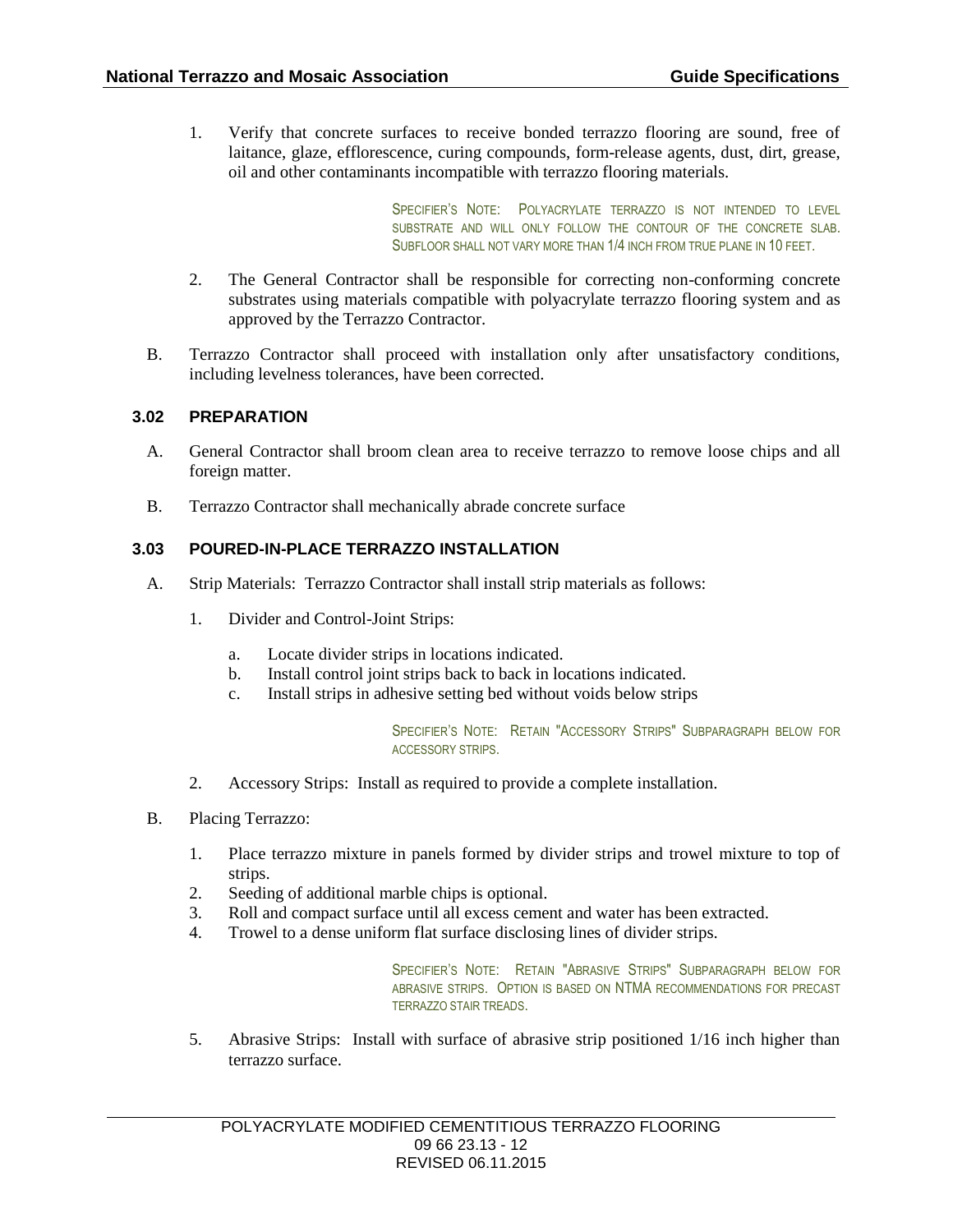SPECIFIER'S NOTE: CURING MAY NOT BE NECESSARY UNDER VERY HUMID CONDITIONS.

- C. Curing: Terrazzo Contractor shall cure the terrazzo topping as follows:
	- 1. After completing placement of terrazzo and composition has sufficiently set, cover with water or polyethylene sheeting.
	- 2. Cure until topping develops sufficient strength to prevent lifting or pulling of terrazzo chips during grinding.

SPECIFIER'S NOTE: DELETE THE FOLLOWING PARAGRAPH AND ASSOCIATED SUBPARAGRAPHS IF POURED IN PLACE TERRAZZO BASE IS NOT USED.

SPECIFIER'S NOTE: EXACT MATCH BETWEEN BASE AND FLOOR IS USUALLY NOT POSSIBLE.

- D. Poured in Place Terrazzo Base: Terrazzo Contractor shall provide mix color for terrazzo base to match [**approved sample**] [**approved mockup**].
	- 1. Terrazzo Contractor shall place and finish terrazzo base at the same time the terrazzo floor is being installed.

SPECIFIER'S NOTE: DELETE THE FOLLOWING PARAGRAPH AND ASSOCIATED SUBPARAGRAPH IF TERRAZZO STAIRS ARE NOT USED. POURED IN PLACE TERRAZZO IS RECOMMENDED FOR INSTALLATION OVER CONCRETE STAIRS OR STEEL PAN STAIRS.

- E. Poured in Place Terrazzo Stairs: Terrazzo Contractor shall provide mix color for treads and risers to match [**main terrazzo field**] [**terrazzo border**] **[as indicated on Drawings]**.
	- 1. Place and finish terrazzo stair treads and risers at the same time the terrazzo floor is being installed.

SPECIFIER'S NOTE: RETAIN THE FOLLOWING ONLY FOR POURED-IN-PLACED INSTALLATIONS OVER STEEL STAIRS.

- 2. Apply two sheet of steel wire lath to steel treads and risers. Offset each sheet so that wires are 2 inches o. c. Screw attach to steel substrates.
- F. Finishing: Terrazzo Contractor shall finish the terrazzo topping as follows:
	- 1. Rough Grinding: Grind with 24 or finer grit stones or with comparable diamond plates.
	- 2. Grouting:
		- a. Cleanse floor with clean water and rinse.
		- b. Remove excess rinse water and machine or hand apply grout, taking care to fill voids.
	- 3. Cure Grout: Cure until grout is ready for fine grinding.

SPECIFIER'S NOTE: GROUT MAY BE LEFT ON TERRAZZO UNTIL ALL HEAVY AND MESSY WORK ON PROJECT IS COMPLETED.

4. Fine Grinding/Polishing: Grind with 120 grit stones or comparable diamond abrasives until all grout is removed from surface.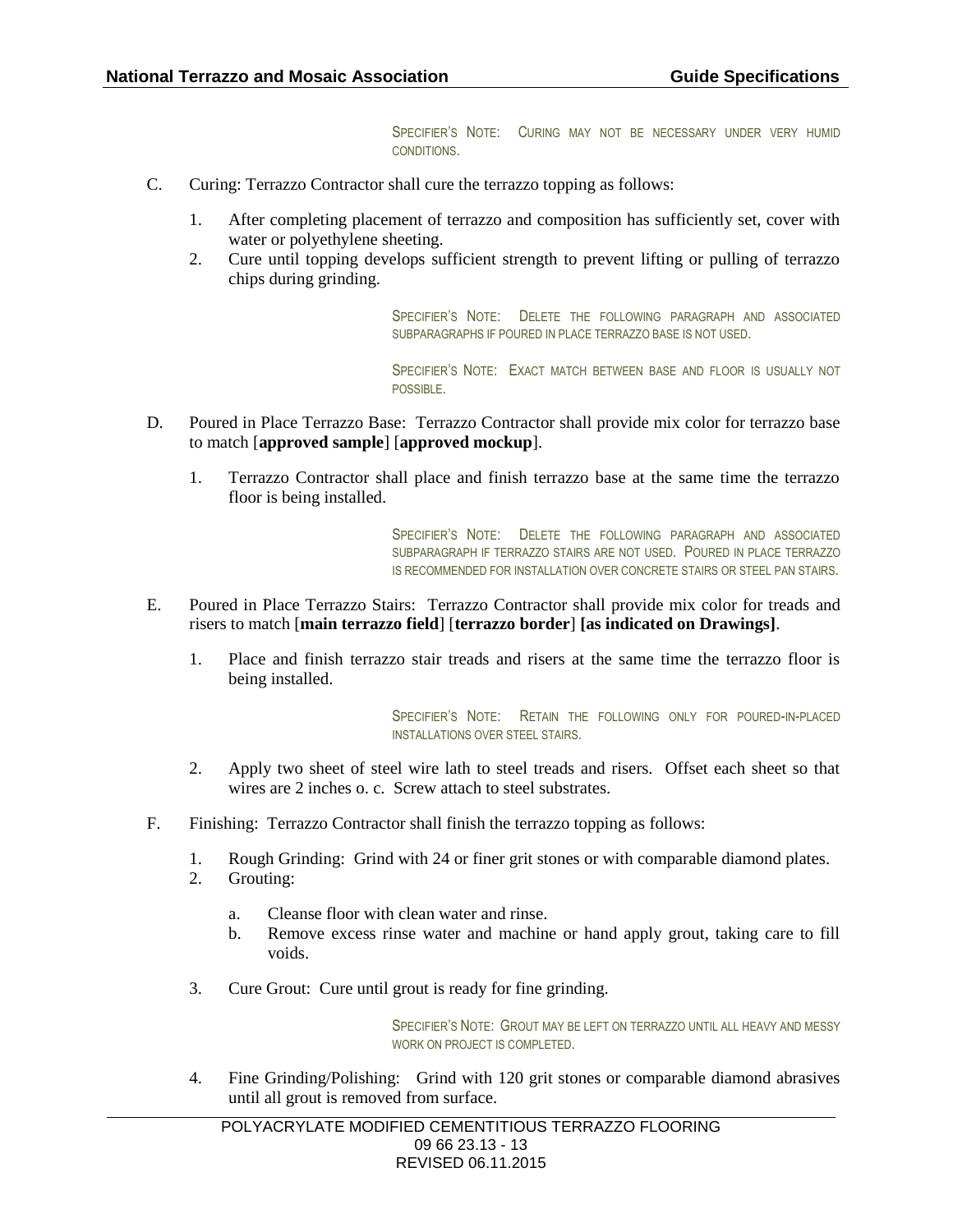SPECIFIER'S NOTE: COMPLETED INSTALLATION SHOULD MATCH APPROVED SAMPLES OR MOCKUPS.

SPECIFIER'S NOTE: GRINDING AND POLISHING WITH FINER GRIT ABRASIVES MAY BE PERFORMED AFTER TERRAZZO INSTALLATION HAS BEEN ACCEPTED. CONSULT WITH TERRAZZO INSTALLER FOR OPTIONS.

- G. Terrazzo Cleaning: Terrazzo Contractor shall clean finished terrazzo as follows:
	- 1. Remove grinding residue from terrazzo surface.
	- 2. Wash terrazzo surfaces immediately after final grinding of terrazzo flooring with water and allow surfaces to dry thoroughly.
- H. Sealing: Terrazzo Contractor shall seal terrazzo according to sealer manufacturer's written instructions.

SPECIFIER'S NOTE: DELETE THE FOLLOWING ARTICLE IF PRECAST TERRAZZO UNITS ARE NOT USED.

## **3.04 PRECAST TERRAZZO INSTALLATION**

A. Terrazzo Contractor shall install precast terrazzo units as follows:

SPECIFIER'S NOTE: DELETE THE FOLLOWING SUBPARAGRAPH IF PRECAST TERRAZZO BASE IS NOT USED. ANSI 108.05 IS THE STANDARD SPECIFICATION FOR SETTING TILE WITH LATEX-PORTLAND CEMENT THINSET MORTAR; ANSI 108.06 IS THE STANDARD SPECIFICATION FOR SETTING TILE WITH EPOXY.

1. Precast Terrazzo Base: Use [**latex-portland cement mortar**] [**or**] [**epoxy adhesive**] to install precast terrazzo base over substrates indicated according to [**ANSI 108.5**] [**or**] [**ANSI 108.6**].

> SPECIFIER'S NOTE: KEEP FOLLOWING SUBPARAGRAPH IF PRECAST STAIR UNITS ARE SET ON CONCRETE STAIRS AND LANDINGS OR CONCRETE FILLED TREADS AND LANDINGS. ANSI 108.05 IS THE STANDARD SPECIFICATION FOR SETTING TILE WITH LATEX-PORTLAND CEMENT THINSET MORTAR; ANSI 108.06 IS THE STANDARD SPECIFICATION FOR SETTING TILE WITH EPOXY.

2. Precast Terrazzo Stair Units: Use [**latex-portland cement mortar**] [**or**] [**epoxy adhesive**] to install **[treads,] [risers,] [and] [landings]** over concrete substrates according to **[ANSI 108.5**] [**or**] [**ANSI 108.6]**.

> SPECIFIER'S NOTE: KEEP FOLLOWING SUBPARAGRAPH IF PRECAST STAIR UNITS ARE SET ON STEEL RISERS OR STEEL PLATE STAIRS AND LANDINGS.

3. Precast Terrazzo Stair Units: Use epoxy adhesive to install **[treads,] [risers,] [and] [landings]** over steel substrates according to ANSI 108.6.

## **3.05 REPAIR**

A. Terrazzo Contractor shall repair terrazzo areas that evidence lack of bond between topping and underbed according to NTMA's written recommendations.